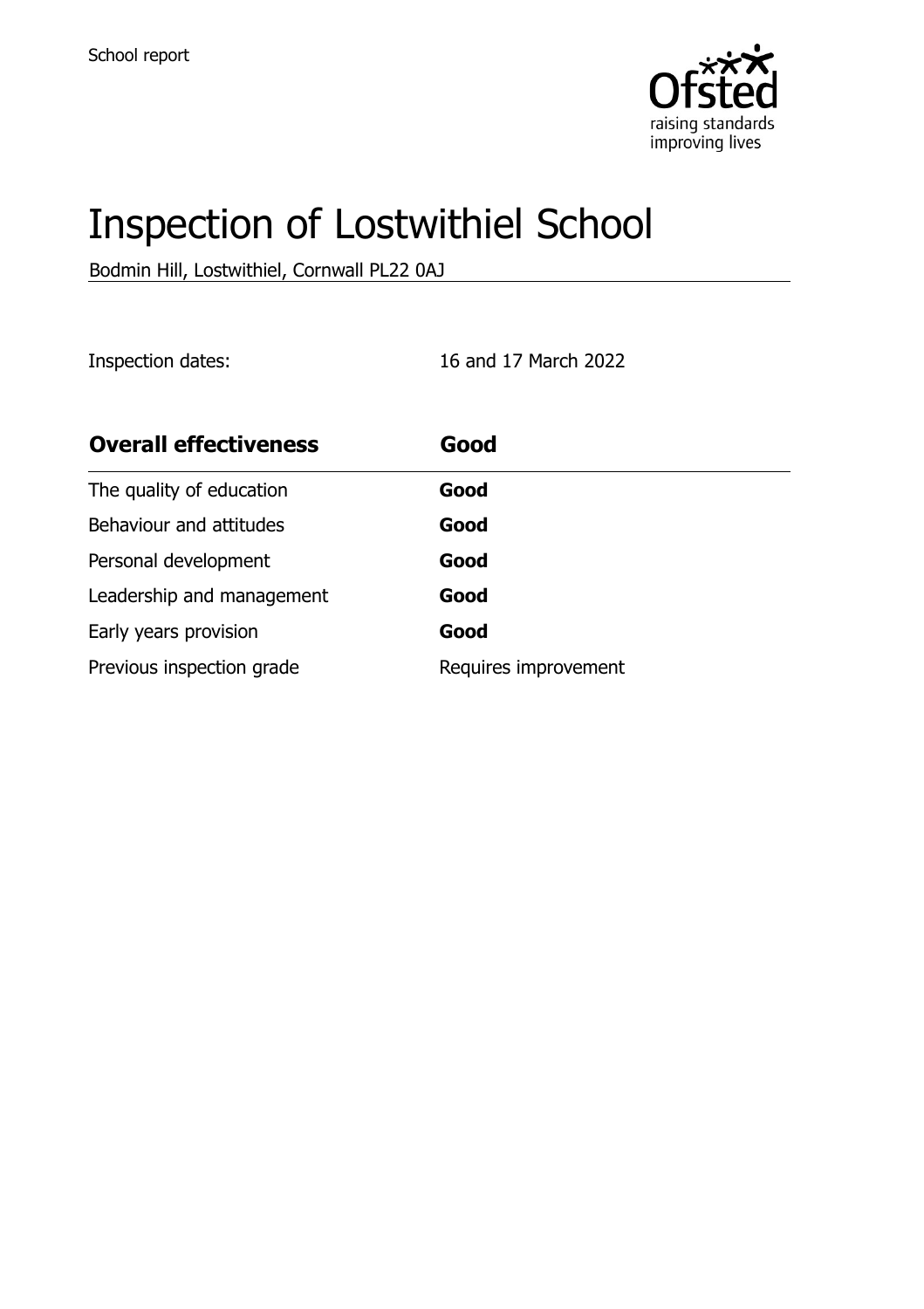

# **What is it like to attend this school?**

Pupils are valued as individuals at Lostwithiel School. They feel safe and attend well. Pupils say that there is always someone to share their worries with. Leaders have high expectations for all pupils, including those with special educational needs and/or disabilities (SEND). Pupils live up to these high expectations. Teachers take the time to consider how to support pupils to achieve their personal best.

Pupils are polite and have positive attitudes to their learning. They respect the opinions of others. Pupils learn to appreciate and celebrate differences. They understand equality.

Pupils behave well and respect the school rules. Low-level disruption and bullying are rare. Pupils are confident that adults would act quickly if bullying did happen. Relationships throughout the school are strong. Older pupils act as behaviour role models.

The majority of parents are proud to send their children to Lostwithiel School. Pupils and parents appreciate the range of outdoor learning opportunities on offer. Parents say that staff go the extra mile to make sure pupils are cared for and happy.

#### **What does the school do well and what does it need to do better?**

Leaders place no limits on what pupils can achieve. They consider carefully what they want pupils to learn. The curriculum helps pupils to become life-long learners. In some subjects, such as science, leaders have improved the order that pupils learn key knowledge. This helps them to build knowledge well over time and remember their learning. However, this does not work as well in all subjects. Sometimes, pupils find it difficult to build on what they already know.

Curriculum leaders receive support that helps them to lead their subjects well. They explore different ways to make learning interesting and engaging for pupils. Teachers make regular checks on what pupils know and remember. This helps them to understand which parts of the curriculum are working well. In some subjects, teachers plan learning activities that focus on the outcome of a task rather than the knowledge pupils will develop. This means that pupils are not always clear about what they are learning.

Adults in early years skilfully interact with children and ask meaningful questions about their learning. As a result, children get off to a good start. Parents receive regular progress and curriculum updates. For example, staff help parents to understand the school's approach to the teaching of phonics.

Children learn phonics as soon as they start school. They read books that are well matched to their ability. This helps children to develop into confident and fluent readers. Leaders check that phonics teaching is effective. Adults who teach phonics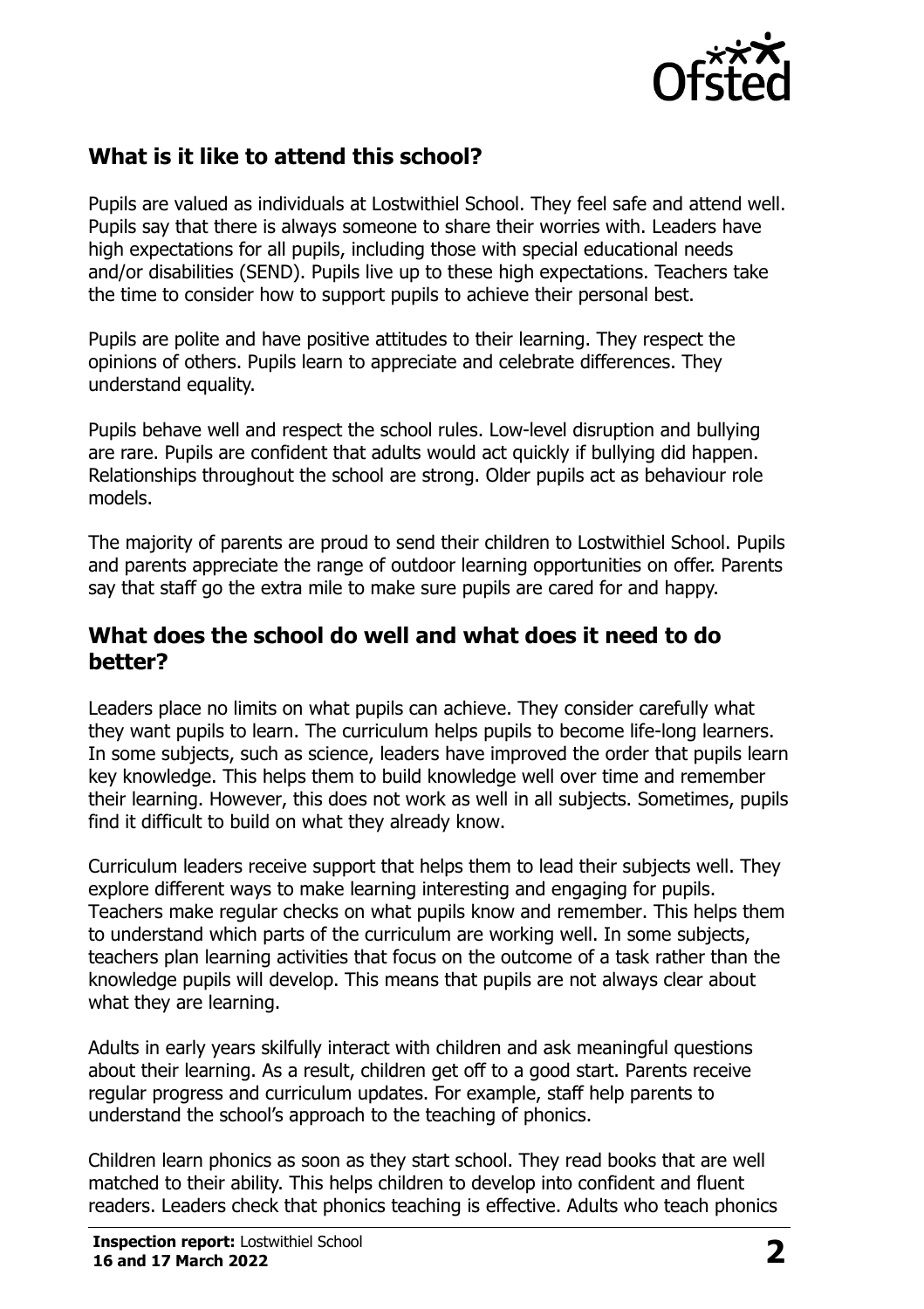

have the knowledge to do this well. They quickly identify pupils who may need extra help. Adults model a love of reading for pupils. Pupils feel inspired to read books based on recommendations from staff. Older pupils read books from a wide range of authors and styles. One pupil commented, 'Reading is a window to the world'.

Staff receive regular support that helps them to identify pupils with SEND. They know that early identification is important. Pupils with SEND access the same ambitious curriculum as their peers. Teachers make adaptations to enable all pupils to be successful. They consider the views of parents when planning how to meet individual pupils' needs.

Pupils recognise the school as being a friendly place. They say that adults are kind and caring. Pupils concentrate well in lessons and show respect for others. During social times, older pupils take responsibility for safe play activities. Pupils have many opportunities to hold roles of responsibility. For example, they can be part of the school council 'Team 12'. Pupils learn about people who have different beliefs to their own. They feel that being different is not a barrier to joining the school community. Pupils have an impressive knowledge of diversity. They are well prepared for life in modern Britain.

Leaders regularly gather pupils' views. Consequently, pupils feel that their voices are heard. Pupils have been part of leaders' discussions about improvements to the behaviour policy.

Staff are overwhelmingly positive about working at the school. They feel well supported and praise leaders for considering their well-being and workload. Governors hold leaders to account for the quality of education. They share leaders' vision for the future development of the school.

# **Safeguarding**

The arrangements for safeguarding are effective.

Pupils feel safe, including when online. Staff understand pupils' vulnerabilities well and respond appropriately to their needs. They receive training that enables them to identify where support is necessary. Established procedures are in place for recording and reporting concerns. Leaders ensure that families receive the help they need in a timely way.

Leaders ensure appropriate checks on adults who work at the school are carried out. Checks are recorded accurately on the single central record. Governors have secure safeguarding knowledge. They regularly monitor systems for keeping pupils safe.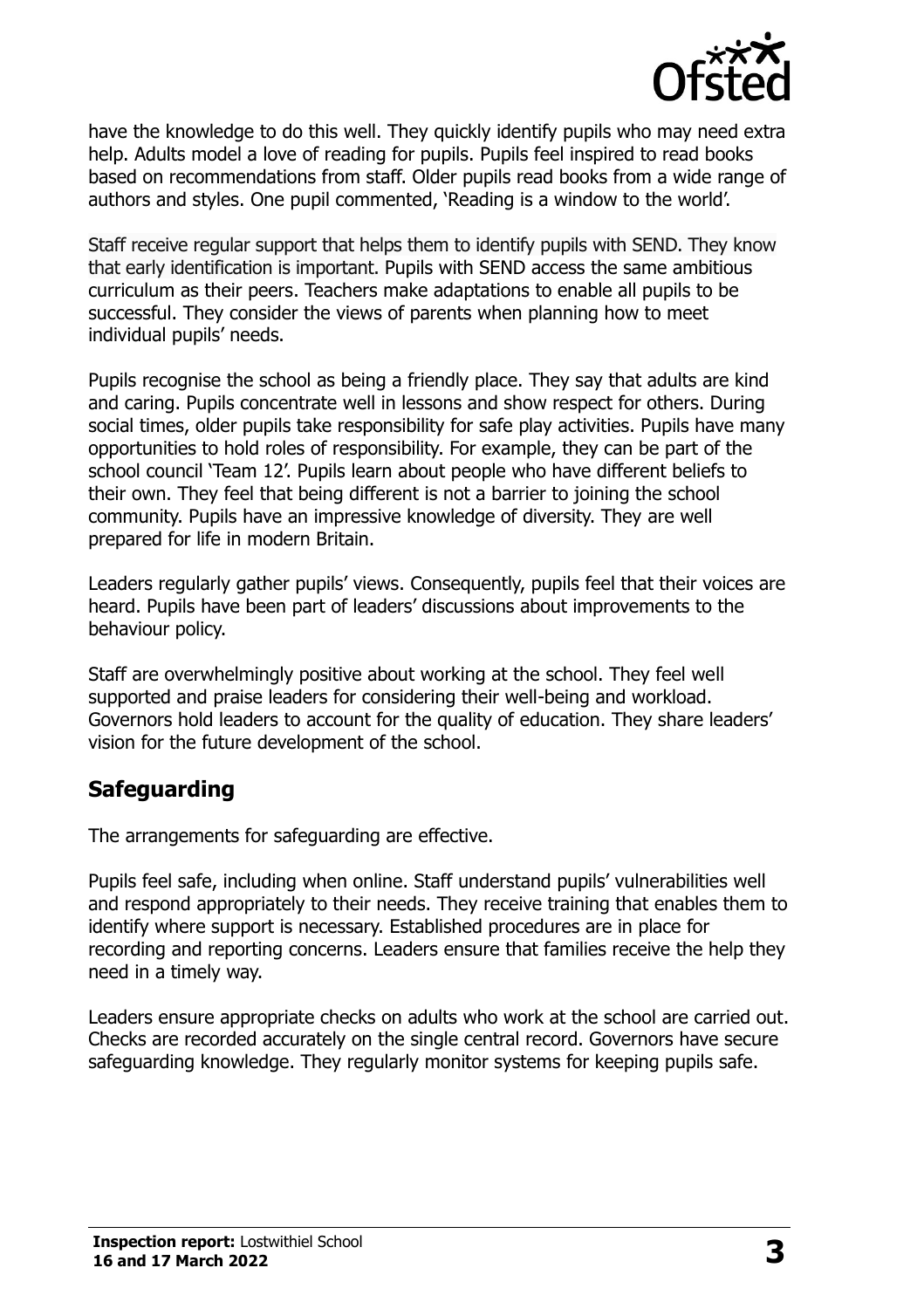

# **What does the school need to do to improve?**

#### **(Information for the school and appropriate authority)**

- The curriculum in some subjects is not always sequenced in a way that helps pupils to build knowledge effectively. Consequently, pupils do not use their prior learning as well as they could. Leaders need to ensure that the curriculum is sequenced in a way that allows pupils to know more and remember more over time.
- **P** Planned activities are sometimes focused on the outcome of the task rather than the knowledge pupils will develop. As a result, pupils are not always clear about what they are learning. Leaders must ensure that teachers understand their subjects well, so learning is broken down to enable pupils to clearly articulate their knowledge and understanding.

### **How can I feed back my views?**

You can use [Ofsted Parent View](http://parentview.ofsted.gov.uk/) to give Ofsted your opinion on your child's school, or to find out what other parents and carers think. We use information from Ofsted Parent View when deciding which schools to inspect, when to inspect them and as part of their inspection.

The Department for Education has further quidance on how to complain about a school.

If you are the school and you are not happy with the inspection or the report, you can [complain to Ofsted.](http://www.gov.uk/complain-ofsted-report)

#### **Further information**

You can search for [published performance information](http://www.compare-school-performance.service.gov.uk/) about the school.

In the report, ['disadvantaged pupils'](http://www.gov.uk/guidance/pupil-premium-information-for-schools-and-alternative-provision-settings) refers to those pupils who attract government pupil premium funding: pupils claiming free school meals at any point in the last six years and pupils in care or who left care through adoption or another formal route.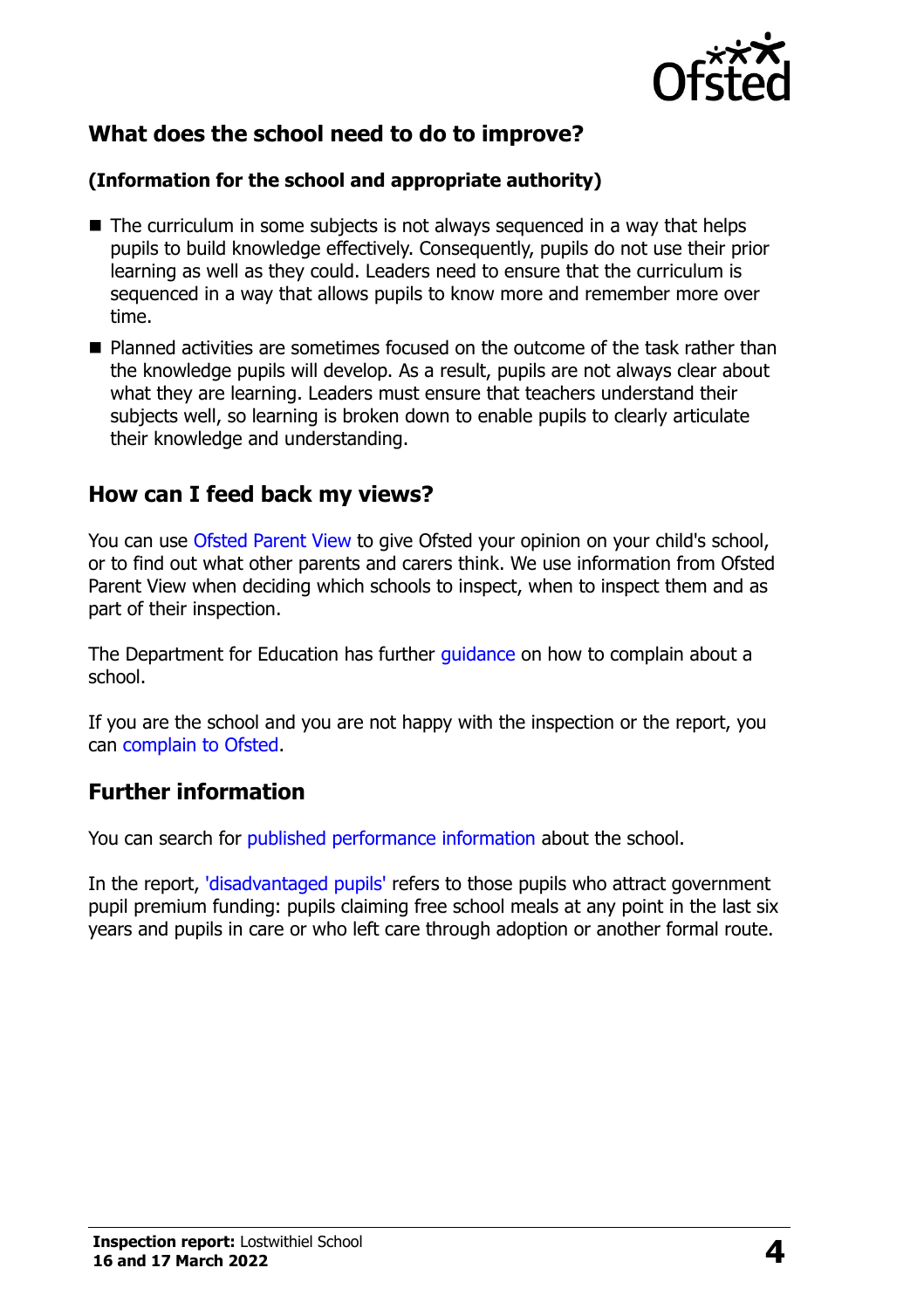

# **School details**

| Unique reference number             | 142241                                                         |
|-------------------------------------|----------------------------------------------------------------|
| <b>Local authority</b>              | Cornwall                                                       |
| <b>Inspection number</b>            | 10211740                                                       |
| <b>Type of school</b>               | Primary                                                        |
| <b>School category</b>              | Academy converter                                              |
| Age range of pupils                 | 2 to 11                                                        |
| <b>Gender of pupils</b>             | Mixed                                                          |
| Number of pupils on the school roll | 148                                                            |
| <b>Appropriate authority</b>        | Board of trustees                                              |
| <b>Chair of trust</b>               | <b>Geoff Brown</b>                                             |
| <b>Headteacher</b>                  | <b>Natalie Simmonds</b>                                        |
| Website                             | www.lostwithiel.cornwall.sch.uk                                |
| Date of previous inspection         | 1 and 2 May 2018, under section 5 of<br>the Education Act 2005 |

# **Information about this school**

- Lostwithiel School is part of the Cornwall Education Learning Trust.
- The school makes use of one registered alternative provision.
- There is an on-site breakfast and after-school club.
- The nursery includes provision for two-year-olds.

# **Information about this inspection**

Inspectors carried out this inspection under section 5 of the Education Act 2005.

- Inspectors met with the headteacher, the trust lead, the special educational needs coordinator, members of staff and a representative from the governing body. An inspector spoke to the chair of governors on the telephone.
- **Inspectors carried out deep dives in these subjects: early reading, mathematics** and history. For each deep dive, inspectors discussed the curriculum with leaders, visited a sample of lessons, spoke to teachers, spoke to some pupils about their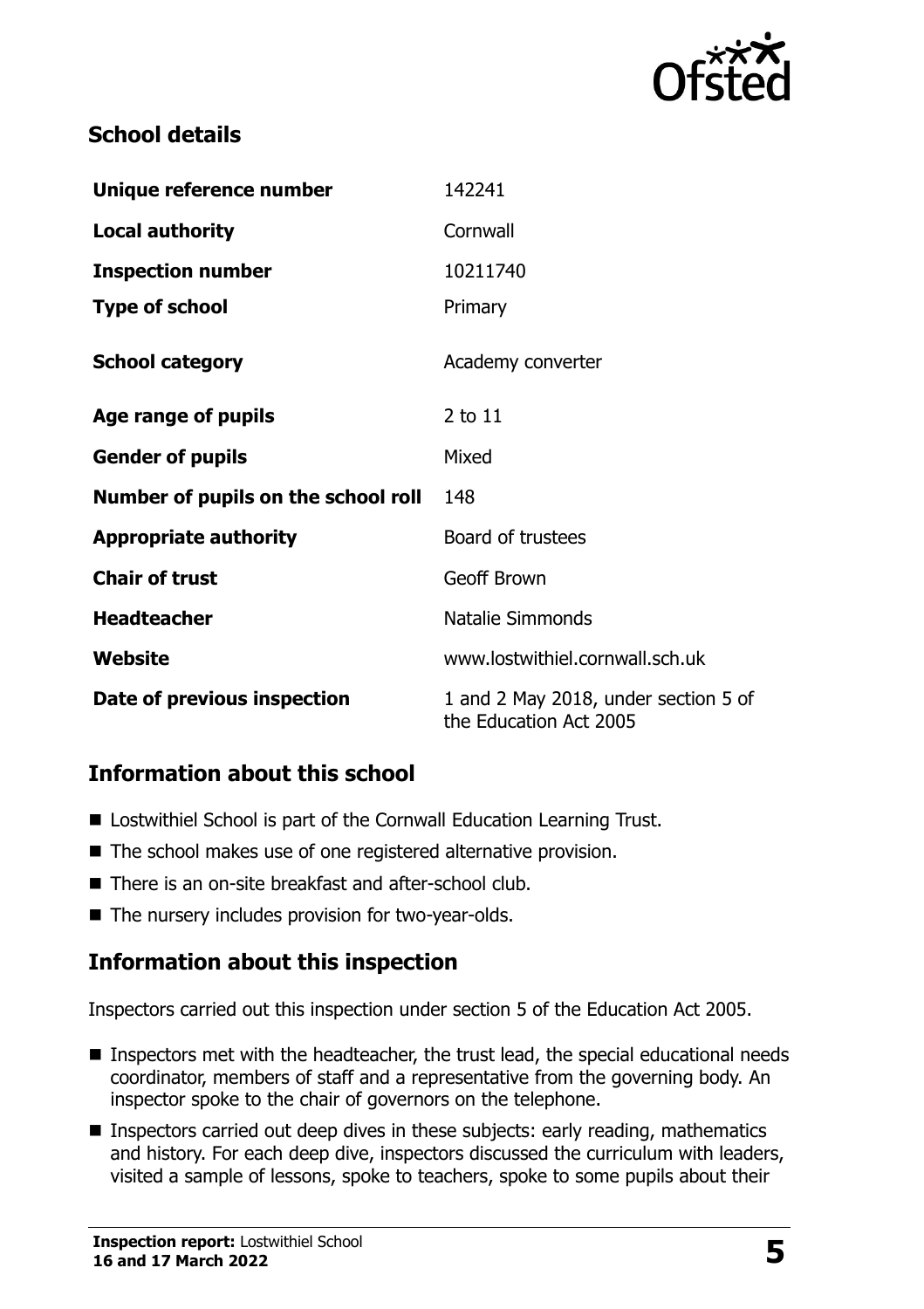

learning and looked at samples of pupils' work. An inspector looked at aspects of the art and science curriculum on the second day.

- Inspectors evaluated the effectiveness of safeguarding. They checked the procedures for keeping pupils safe, including the school's single central record.
- Inspectors considered all survey responses, including 16 responses from staff, 57 responses from parents and 41 free-text responses.
- Inspectors spoke with pupils to find out what is it like to be part of the school.
- Inspectors looked at leaders' plans for improvement, minutes of governors' meetings and monitoring documents.

#### **Inspection team**

Jane Dennis, lead inspector **Her Majesty's Inspector** 

Paul Walker **Paul Walker Paul Walker Paul Walker Ofsted Inspector**